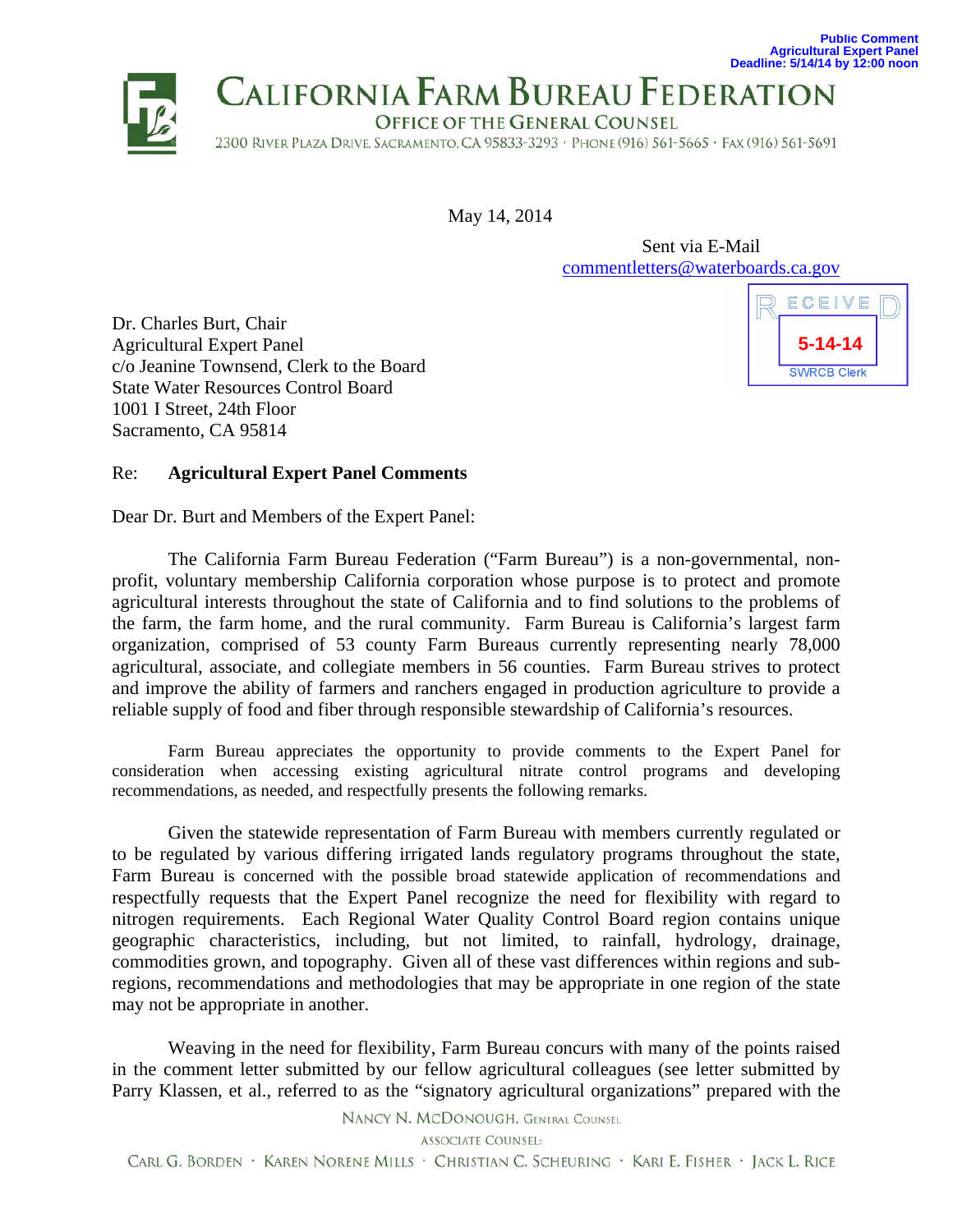Letter to Dr. Charles Burt, Chair Agricultural Expert Panel May 14, 2014 Page 2

assistance of John Dickey, Ph.D.) Specific points of concurrence in summary form include, but are not limited to, the following:

- **Need to Recognize Audience**—Recommendations need to recognize the intended audience of the information, the purpose of the information, and for whose purposes the information is developed. Specifically, Expert Panel recommendations should clearly distinguish between practices and information that is useful for growers as compared to information that would be appropriate for reporting to Regional Boards.
- **Vulnerability and Risk Assessment—**Risk and vulnerability assessments should be conducted on a representative scale to characterize areas and not on a field-by-field basis as put forth by Regional Boards to assess risk. Tools such as the: (1) Nitrate Hazard Index, (2) Nitrate Loading Risk Factor, and (3) Nitrogen Consumption Ratio may be beneficial approaches for individual growers for their personal use, but are not appropriate for regulatory purposes as they fail to consider a number of important factors, and were not designed for and have limited utility for regulatory purposes. Further, a more effective approach to protecting water quality can be achieved through representative water quality monitoring.
- **Application of Management Practices—**Recommendations must bear in mind that it is neither appropriate nor legal for Regional Boards to dictate specific management practices in its orders. (See Wat. Code, § 13360.) If offering specific recommendations of management practices for grower level implementation, such recommendations should clearly be noted as being appropriate for grower consideration for implementation - not prescriptive requirements for Regional Board adoption. With regard to specific management practices, the "best" nitrogen management practice is the planning and consideration of a variety of factors as part of a grower's decision making process in determining the right time, right place, right material, and right amount with respect to application of nitrogen. Proper management practices for addressing nitrogen encompass a grower's decision process that allows the grower to make the best decision for a particular management block or field while allowing for flexibility if conditions change during the growing season.
- **Verification**—Adequate verification can occur through evaluating representative management practices at representative sites to determine if such practices are protective of groundwater quality.
- **Reporting—**Reporting requirements need to be at an appropriate level to provide Regional Boards with necessary information while not being burdensome or excessive. Expert Panel recommendations should be mindful of the Water Code requirement that the burden of reporting, including costs, "shall bear a reasonable relationship to the need for the report and the benefits to be obtained from the reports." (Wat. Code,  $\S$  13267(b)(1).)